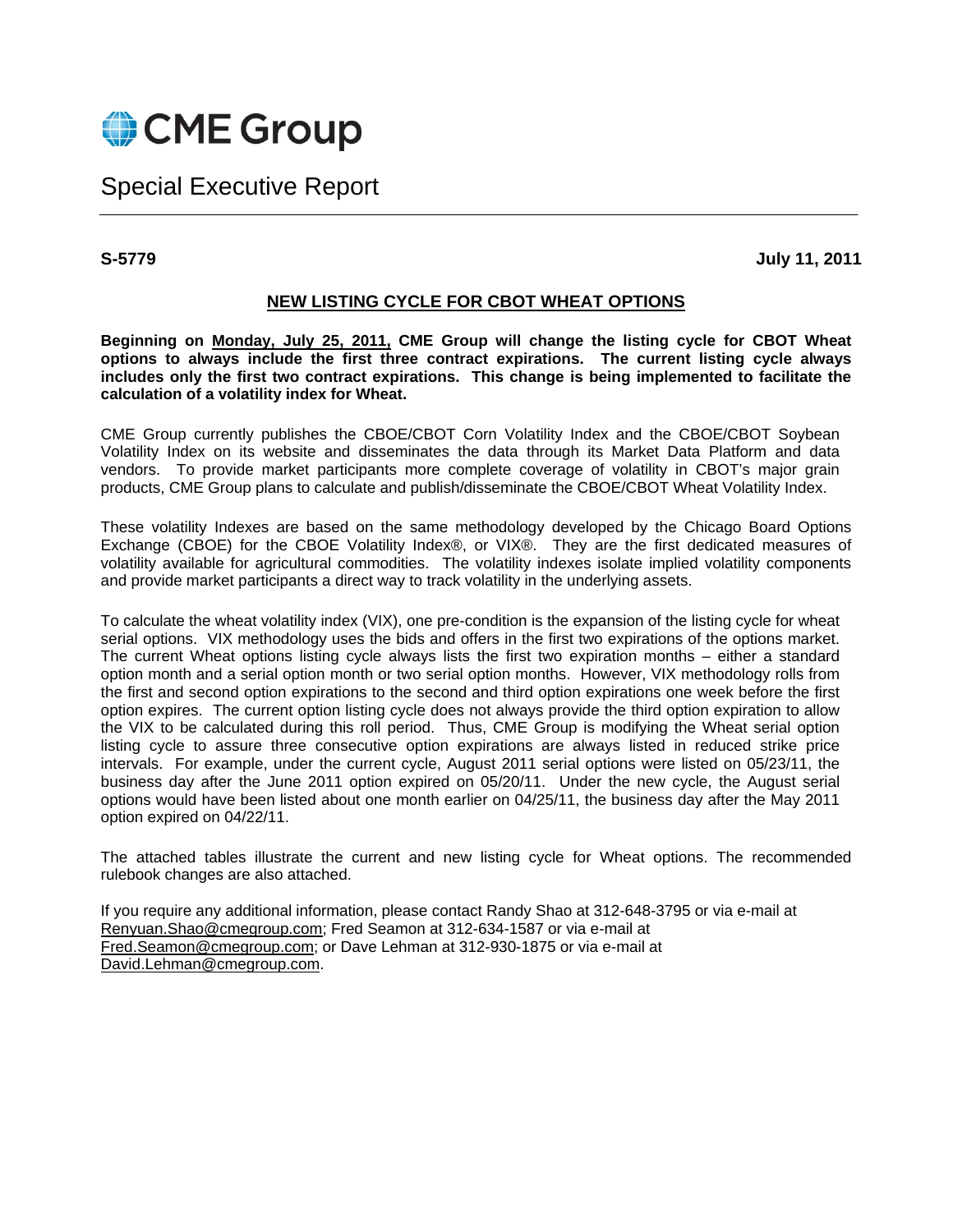| <b>CURRENT CBOT WHEAT PRODUCTS MONTH OPTIONS CYCLE GUIDE</b> |            |            |            |            |            |            |            |            |            |            |            |            |
|--------------------------------------------------------------|------------|------------|------------|------------|------------|------------|------------|------------|------------|------------|------------|------------|
| <b>COMMODITY</b>                                             | <b>JAN</b> | <b>FEB</b> | <b>MAR</b> | <b>APR</b> | <b>MAY</b> | <b>JUN</b> | JUL        | <b>AUG</b> | <b>SEP</b> | OCT        | <b>NOV</b> | <b>DEC</b> |
| <b>WHEAT</b><br><b>OPTIONS</b>                               | <b>FEB</b> | <b>MAR</b> | <b>APR</b> | MAY        | <b>JUN</b> | JUL        | <b>AUG</b> | <b>SEP</b> | OCT        | <b>NOV</b> | <b>DEC</b> | <b>JAN</b> |
| First 2                                                      | <b>MAR</b> | <b>APR</b> | <b>MAY</b> | <b>JUN</b> | JUL        | <b>AUG</b> | <b>SEP</b> | <u>OCT</u> | <b>NOV</b> | <b>DEC</b> | <b>JAN</b> | <b>FEB</b> |
| consecutive<br>months and                                    | May        | May        | Jul        | Jul        | Sep        | Sep        | Dec        | Dec        | <b>Dec</b> | Mar        | Mar        | Mar        |
| First 6<br>standard                                          | Jul        | Jul        | Sep        | Sep        | Dec        | Dec        | Mar        | Mar        | Mar        | May        | May        | May        |
| option<br>contracts                                          | Sep        | Sep        | <b>Dec</b> | Dec        | Mar        | Mar        | May        | May        | May        | Jul        | Jul        | Jul        |
|                                                              | Dec        | Dec        | Mar        | Mar        | May        | May        | Jul        | Jul        | Jul        | Sep        | Sep        | Sep        |
|                                                              | Mar        | Mar        | May        | May        | <u>Jul</u> | Jul        | <b>Sep</b> | Sep        | Sep        | Dec        | Dec        | Dec        |
|                                                              |            |            |            |            |            |            |            |            | Dec        |            |            | <b>Mar</b> |

Note: Contract months that are bold and underlined indicate that the contracts were added during the previous month on the first business day following an option expiration. Therefore, the contracts are listed by the first day of the month indicated at the top of the column. Months listed in SMALL CAPS indicated reduced strike price intervals.

| <b>PROPOSED CBOT WHEAT PRODUCTS MONTH OPTIONS CYCLE GUIDE</b>                                                        |            |            |            |            |            |            |            |            |            |            |            |            |
|----------------------------------------------------------------------------------------------------------------------|------------|------------|------------|------------|------------|------------|------------|------------|------------|------------|------------|------------|
| <b>COMMODITY</b>                                                                                                     | <b>JAN</b> | <b>FEB</b> | <b>MAR</b> | <b>APR</b> | <b>MAY</b> | <b>JUN</b> | JUL        | <b>AUG</b> | <b>SEP</b> | OCT        | <b>NOV</b> | <b>DEC</b> |
| <b>WHEAT</b><br><b>OPTIONS</b><br>First 3<br>consecutive<br>months and<br>First 6<br>standard<br>option<br>contracts | <b>FEB</b> | <b>MAR</b> | <b>APR</b> | <b>MAY</b> | <b>JUN</b> | JUL        | <b>AUG</b> | <b>SEP</b> | <b>OCT</b> | <b>NOV</b> | <b>DEC</b> | <b>JAN</b> |
|                                                                                                                      | <b>MAR</b> | <b>APR</b> | <b>MAY</b> | <b>JUN</b> | JUL        | <b>AUG</b> | <b>SEP</b> | OCT        | <b>NOV</b> | <b>DEC</b> | <b>JAN</b> | <b>FEB</b> |
|                                                                                                                      | <b>APR</b> | MAY        | <b>JUN</b> | JUL        | <b>AUG</b> | <b>SEP</b> | <u>OCT</u> | <b>NOV</b> | <b>DEC</b> | <b>JAN</b> | <b>FEB</b> | <b>MAR</b> |
|                                                                                                                      | May        | Jul        | Jul        | Sep        | Sep        | Dec        | Dec        | Dec        | Mar        | Mar        | Mar        | May        |
|                                                                                                                      | Jul        | Sep        | Sep        | <b>Dec</b> | <b>Dec</b> | Mar        | Mar        | Mar        | May        | May        | May        | Jul        |
|                                                                                                                      | Sep        | Dec        | Dec        | Mar        | Mar        | May        | May        | May        | Jul        | Jul        | Jul        | Sep        |
|                                                                                                                      | Dec        | Mar        | Mar        | May        | May        | Jul        | Jul        | Jul        | Sep        | Sep        | Sep        | Dec        |
|                                                                                                                      | Mar        |            | May        |            | <u>Jul</u> |            | <u>Sep</u> | Sep        | <u>Dec</u> | Dec        | Dec        | <u>Mar</u> |

Note: Contract months that are bold and underlined indicate that the contracts were added during the previous month on the first business day following an option expiration. Therefore, the contracts are listed by the first day of the month indicated at the top of the column. Months listed in SMALL CAPS indicated reduced strike price intervals.